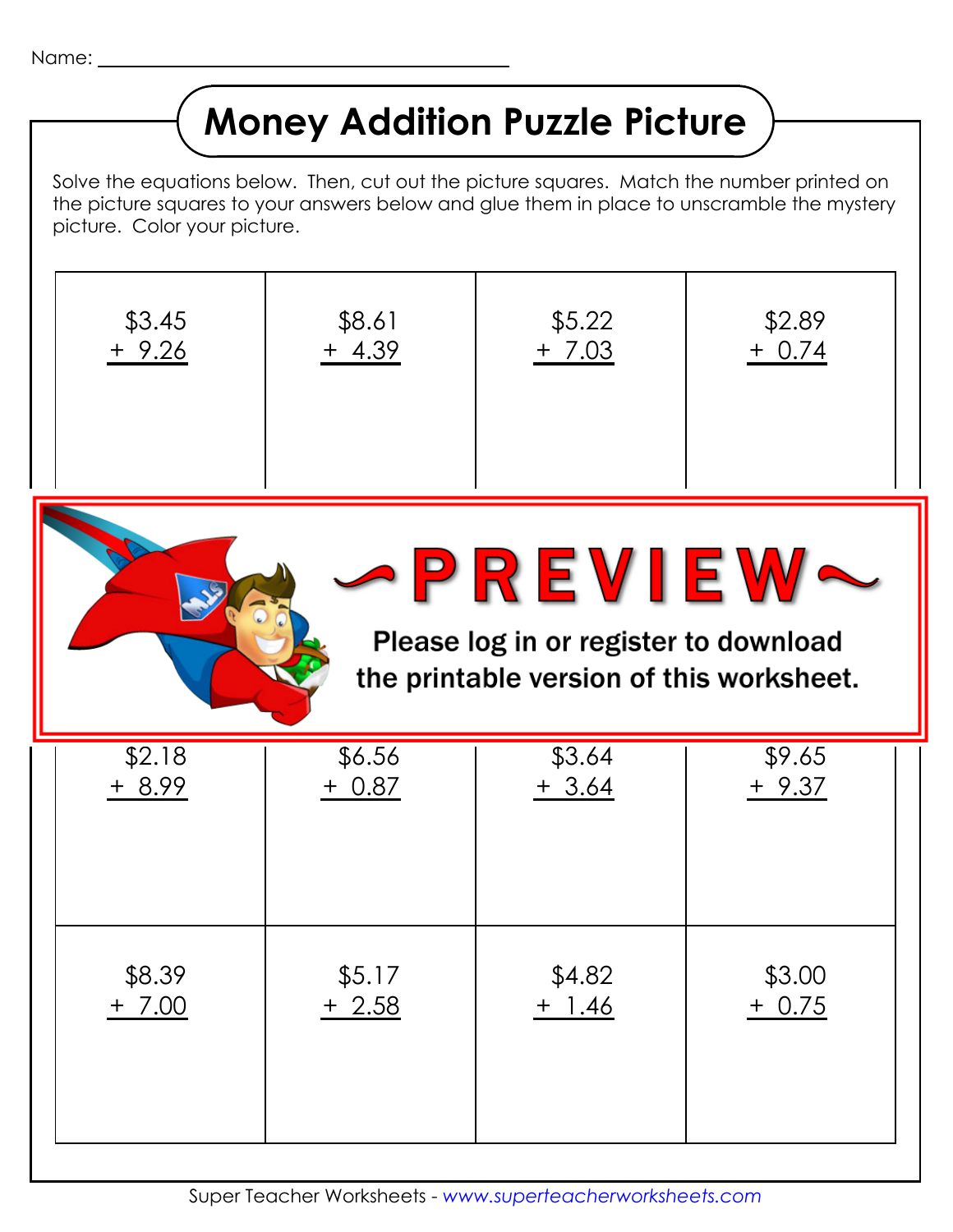## **Money Addition Puzzle Picture**

Solve the equations. Then, cut out the picture squares. Match the number printed on the picture squares to your answers below and glue them in place to unscramble the mystery picture. Color your picture.